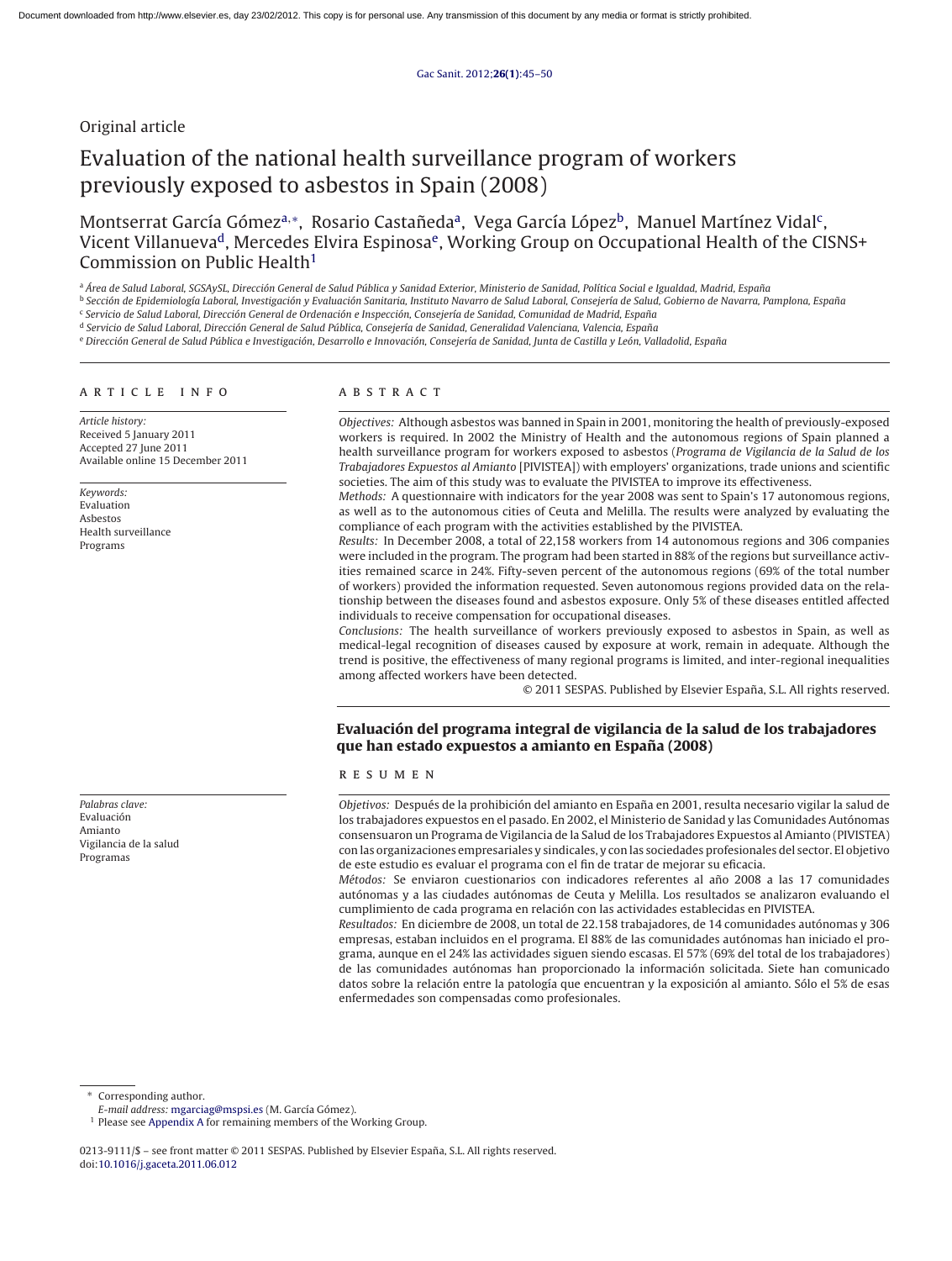46 M. García Gómez et al. / Gac Sanit. 2012;**26(1)**:45–50

Conclusiones: La situación en España respecto a la vigilancia de la salud de los trabajadores previamente expuestos al amianto, y el reconocimiento médico-legal de las enfermedades derivadas de esa exposición, aún no es adecuada. Aunque la tendencia es positiva, muchos de los programas autonómicos tienen todavía una eficacia limitada y se detectan desigualdades interterritoriales.

© 2011 SESPAS. Publicado por Elsevier España, S.L. Todos los derechos reservados.

## **Introduction**

Asbestos, from the Greek word asbestos, fireproof, and amiantos, incorruptible, comprises a group of metamorphic mineral fibers (silicates) well known for their indestructibility and high melting point.

There are two main categories of asbestos: serpentines, represented by chrysotile, and amphiboles<sup>1</sup>. Serpentine fibers, the best example of which is is chrysotile, or white asbestos, are wavy, flexible and easily breakable and soluble in tissues. Amphiboles, such as crocidolite (or blue asbestos) and amosite, are rigid, sharp and highly resistant to chemical or biological solution, and have a longer biological persistence<sup>2</sup>. In Spain these materials were banned by law in the Royal Decree 1406/1989 and the Act of December  $7<sup>th</sup>$ ,  $2001^{3,4}$ .

Asbestos is extracted from open cast mines, a task that is always less dangerous than its purification and industrial uses. The epidemiological importance of this substance lies in the wide range of sources of exposure resulting from its numerous applications. Because of its resistance to mechanical force, electricity, chemical substances and fire, as well as its high insulating power, asbestos is used in around 1,500 industrial applications, such as construction, shipbuilding, the railway and automobile industries, plastics, chemicals and food, metallurgy, and every type of fire-insulating fabric<sup>5,6</sup>.

There are two kinds of exposure: occupational and environmental. The former can be strictly occupational, when the mineral is manipulated directly by the worker, or para-occupational, through proximity with other people in the same workplace. The latter can be domestic, through inhalation of asbestos fiber in the household after being transported by workers in their work clothes, or through aging of construction materials; environmental exposure can also be geographic, urban or industrial, and can occur through intake of liquid or solid products that may contain the mineral. Because of these epidemiological characteristics, asbestos is considered a potential and unlimited pathogenic substance[7.](#page-5-0)

The asbestos fiber penetrates easily and deeply into the respiratory system, due to its physical, chemical and aerodynamics properties, and has been proven to cause asbestosis, pleural fibrosis, pleural and peritoneal mesothelioma, lung and larynx cancer and other gastrointestinal cancers<sup>8</sup>.

The environmental danger of asbestos is currently the subject of public debate. In July 2010, a Court in Madrid sentenced Uralita to pay more than 3.9 million euros to 45 inhabitants of Cerdanyola and Ripollet (Barcelona) for the damage resulting from asbestos dust exposure caused by a factory located between these two cities<sup>9</sup>. This was pioneer event in Spain, as it was the first time that claimants were not employees but people living in the proximity of the factory and who, according to the Court's resolution, suffered from diseases caused by daily contact with the asbestos used by the factory to manufacture its products.

There is a need for epidemiologic surveillance systems to monitor the incidence of asbestos-related diseases and their course over time, to study the fraction attributable to occupational asbestos exposure and to improve pathologic diagnosis. Several European countries, such as France<sup>10</sup>, Italy<sup>11</sup>, Germany<sup>12</sup>, and Scandinavian and Baltic countries<sup>13-16</sup> have mesothelioma surveillance programs. However, the methods used are not homogeneous.

In Spain, after asbestos was banned, the problem focused on monitoring the health of workers with prior exposure to this substance and those currently involved in the demolition of asbestos-containing buildings and facilities and in asbestos removal tasks.

In 2002 the Ministry of Health and the autonomous regions of Spain planned a health surveillance program for workers previously exposed to asbestos (Programa de Vigilancia de la Salud de los Trabajadores Expuestos al Amianto [PIVISTEA])<sup>[17](#page-5-0)</sup> with the most important employers' organizations and trade unions, to guarantee an adequate and homogeneous national intervention. The first results showed that in 2005 the situation was not ideal, as the program's implementation rate among the autonomous regions was uneven<sup>18</sup>.

The aim of this study was to evaluate the performance of the PIVISTEA in December 2008 in order to try to improve its effectiveness.

## **Methods**

A questionnaire was designed with all the basic indicators in a post-occupational health surveillance program. The checklists were sent to all PIVISTEA focal points in each of the 17 autonomous communities, as well as the autonomous cities of Ceuta and Melilla, at the beginning of 2009, with backup telephone calls to ensure that all the questionnaires were completed. Data were requested for the year 2008, so that the programs could monitor the whole year. The data analysis was carried out in the second half of 2009.

The questionnaire contained the following indicators:

- Structure assessment:
	- The starting date for identifying the first cohort suitable for surveillance; the concluding date for identifying the first surveillance cohort; date of creation of the Register of Workers Exposed to Asbestos.
	- Information on the companies that used asbestos: economic activity, according to the National Classification of Economic Activities.
	- Information sources of the companies that used asbestos: Enterprises with Asbestos Risk Registry, Public Health Services, National Institute of Social Security, Social Security Insurance Companies for Occupational Injuries and Diseases, Occupational Health and Safety Services, Trade Unions, and others.
	- The number of workers registered by categories: exposed (removal), post-exposed (active, inactive –retired or unemployed-); losses to follow-up (non-traceable, uncollaborative, exitus).
	- Health resources assigned to the program: from health departments (central and peripheral services); from public health services (primary and specialized care); from the occupational health and safety system.
- Evaluation of the process:
	- Coverage: the number of workers (by categories) tested for the first time per year, multiplied by 100, divided by the total number of workers.
	- Delay: the time interval between incorporation in the registry and the medical examination.
	- The number of workers not attending the medical examination.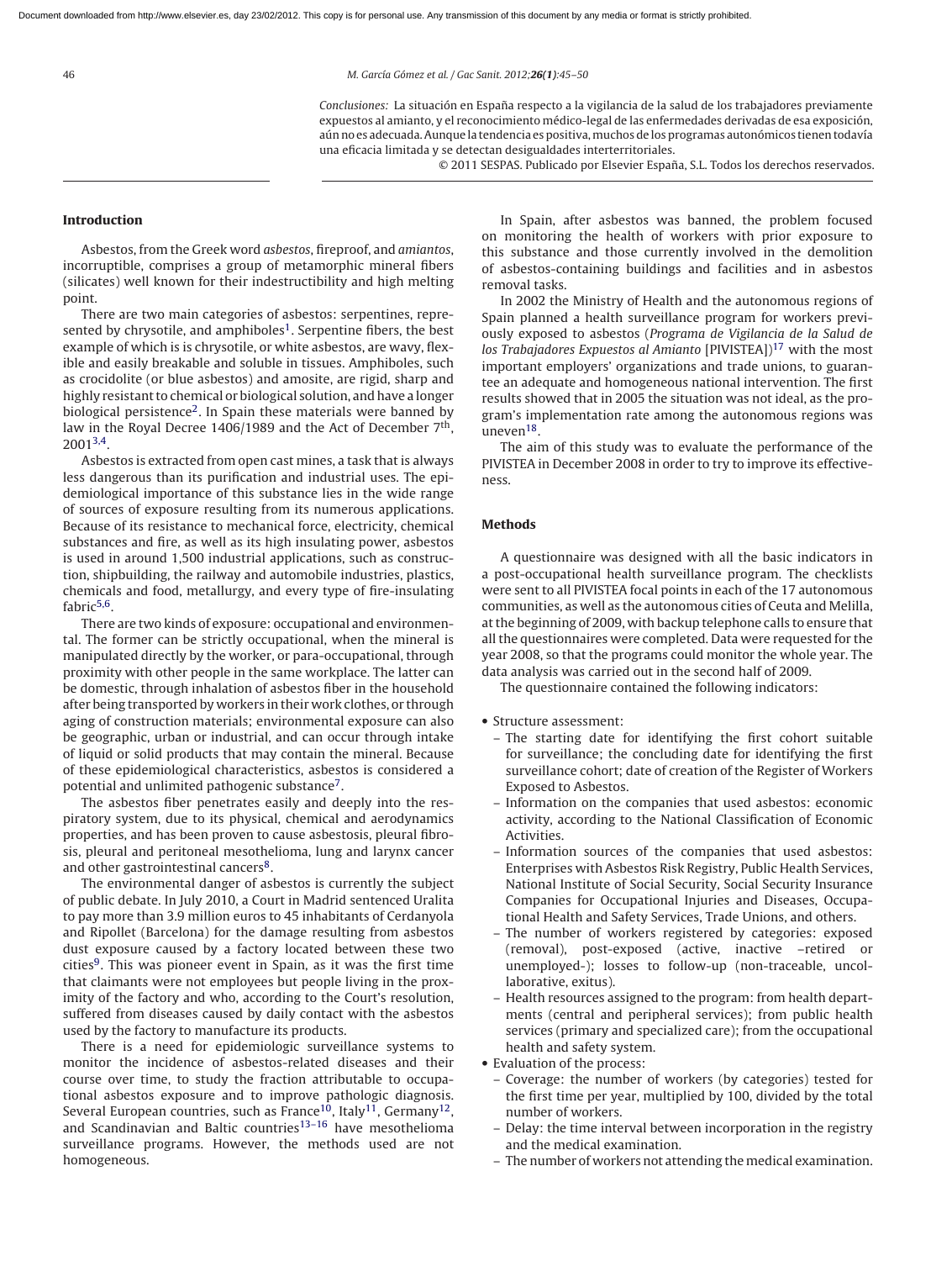- The number of workers under surveillance per year (periodic medical examinations).
- Evaluation of the results:
	- The number of workers (by categories) with asbestos-related diseases.
	- The type and number of asbestos-related diseases.
	- The number of asbestos-related diseases classified as occupational (entitling affected individuals to receive compensation).

A chart was made with the activities set out in the PIVISTEA, and each program's compliance with these activities was evaluated. The information collected in the records was transcribed into a database, and a descriptive analysis was performed using the statistical package SPSS-P[C19. T](#page-5-0)he results of the program's implementation and the number of asbestos-exposed workers are shown by autonomous regions. The information sources for the register are shown in percentages, and asbestos-related diseases overall by disease and exposure situation.

# **Results**

Of the 17 autonomous regions receiving the questionnaire, in addition to Ceuta and Melilla (19 in total), 95% responded, with a delay of between 11 days and 8 months. Melilla, and the Canary and Balearic Islands had not yet started the program; no data from 2008 were available from Extremadura or Galicia, and therefore data from 2007 were used. There was no information from Murcia.

Table 1 summarizes the actions developed in each autonomous region, showing wide variability. Ceuta and 15 (88%) of the autonomous regions had started the program. Melilla and the remaining two (12%) autonomous regions did not have a program, and four (24%) autonomous regions had implemented only a few activities. [Figure 1](#page-3-0) shows the current state of development of the programs and the number of workers in the autonomous regions with a history of occupational asbestos exposure. In December 2008, a total of 22,158 workers from 14 autonomous regions and 306 companies were included in the program. Half of these workers were inactive (retired and unemployed) and 45.7% were active. The remaining workers recruited to the program were lost to follow-up.

To evaluate the appropriateness and adequacy of the program, information on the size and characteristics of the cohort of asbestos-exposed workers, the total amount of resources, and the qualifications and suitability of the professionals performing the activities, must be available. Nine (64.3%) out of the 14 autonomous regions that started the program were aware of the economic activity of the companies and workers that used asbestos in the past and 12 (85.7%) provided their sources of information [\(table 2\).](#page-3-0) Five (35.7%) autonomous regions did not show information about the available workforce; in the remaining 64.3%, 64 health professionals from the health departments (central and peripheral services), 53 from the public health services (34 pneumologists and 19 radiologists); and 34 from the system of prevention of occupational risks, were involved.

Eight (57%) autonomous regions provided the information requested for evaluation of the process. Coverage varied from 5.65% in Catalonia to 96% in Valencia, the average being 58.6%. Delay was not reported regularly, only La Rioja and Valencia provided this information (150 and 120 days, respectively).

Seven (50%) of the autonomous regions that started the program provided data on the possible relationship between the diseases found and asbestos exposure. Eight (57%) autonomous regions provided information on the asbestos-related diseases in these workers [\(tables 3 and 4\).](#page-3-0)

| Status of health surveillance programs for asbestos-exposed workers in Spain according to the activities developed in each autonomous region.<br>Table 1 |                                     |                                                                    |                                                  |                                                                          |                                                                                        |                                                                             |                                                              |                                                              |
|----------------------------------------------------------------------------------------------------------------------------------------------------------|-------------------------------------|--------------------------------------------------------------------|--------------------------------------------------|--------------------------------------------------------------------------|----------------------------------------------------------------------------------------|-----------------------------------------------------------------------------|--------------------------------------------------------------|--------------------------------------------------------------|
| Autonomous<br>region                                                                                                                                     | program been<br>started?<br>Has the | followed-up been<br>Has the primary<br>cohort to be<br>identified? | registry of<br>Is there a<br>workers?<br>exposed | material resources<br>Have human and<br>been assigned to<br>the program? | family practitioners,<br>health professionals<br>Specific training for<br>specialists) | Has monitoring of<br>post-occupational<br>surveillance been<br>established? | Connection with other<br>registries to obtain<br>information | occupationaldiseases<br>Promotion of legal<br>recognition of |
| Andalucia                                                                                                                                                | Yes                                 | Yes                                                                |                                                  | Yes                                                                      | Yes                                                                                    | Yes                                                                         |                                                              | Yes                                                          |
| Aragon                                                                                                                                                   | Yes                                 | Yes                                                                | Yes<br>Yes                                       | $\frac{1}{2}$                                                            | $\frac{1}{2}$                                                                          | $\frac{1}{2}$                                                               | $\frac{1}{2}$                                                | $\overline{2}$                                               |
| Asturias (Principado de)                                                                                                                                 | Yes                                 | Yes                                                                | Yes                                              | Yes                                                                      | Yes                                                                                    | Yes                                                                         | <b>SES</b>                                                   | Yes                                                          |
| <b>Balearic Islands</b>                                                                                                                                  | $\frac{1}{2}$                       | $\overline{\mathsf{S}}$                                            | $\epsilon$                                       | $\tilde{z}$                                                              | $\overline{\mathsf{S}}$                                                                | $\overline{\mathsf{z}}$                                                     |                                                              | $\overline{\mathsf{S}}$                                      |
| Canary Islands                                                                                                                                           | $\overline{a}$                      | $\overline{\mathsf{S}}$                                            | $\epsilon$                                       | $\tilde{z}$                                                              | $\overline{\mathsf{z}}$                                                                | $\overline{\mathsf{z}}$                                                     |                                                              | $\frac{1}{2}$                                                |
| Cantabria                                                                                                                                                | Yes                                 | Yes                                                                | Yes                                              | $\frac{1}{2}$                                                            | $\frac{1}{2}$                                                                          | $\frac{1}{2}$                                                               | $\overline{Q}$                                               | $\overline{Q}$                                               |
| Castile-La Mancha                                                                                                                                        | Yes                                 | Yes                                                                | Yes                                              | Yes                                                                      | $\overline{Q}$                                                                         | Yes                                                                         |                                                              | Yes                                                          |
| Castille and Leon                                                                                                                                        | Yes                                 | Yes                                                                | Yes                                              | Yes                                                                      | $\overline{Q}$                                                                         | $\frac{1}{2}$                                                               | <b>Yes</b><br>Nessex<br>Nessex                               | Yes                                                          |
| Catalonia                                                                                                                                                | Yes                                 | Yes                                                                | Yes                                              | Yes                                                                      | $\mathop{\mathsf{S}}$                                                                  | Yes                                                                         |                                                              | $\mathop{\mathsf{S}}$                                        |
| Extremadura                                                                                                                                              | Yes                                 | Yes                                                                | Yes                                              | $\frac{1}{2}$                                                            | $\frac{1}{2}$                                                                          | $\mathop{\mathsf{S}}$                                                       |                                                              | $\overline{a}$                                               |
| Galicia                                                                                                                                                  | Yes                                 | Yes                                                                | Yes                                              | Yes                                                                      | Yes                                                                                    | Yes                                                                         |                                                              | Yes                                                          |
| Madrid (Region)                                                                                                                                          | Yes                                 | Yes                                                                | Yes                                              | Yes                                                                      | Yes                                                                                    | Yes                                                                         |                                                              | Yes                                                          |
| Murcia (Region)                                                                                                                                          | $\frac{1}{N}$                       | $\stackrel{\triangle}{N}$                                          | $\sum_{Y \in S} X$                               | $\frac{1}{N}$                                                            | $\frac{1}{N}$                                                                          | $\frac{1}{2}$                                                               |                                                              | $\frac{1}{N}$                                                |
| Navarre (Foral Community)                                                                                                                                | Yes                                 | Yes                                                                |                                                  | Yes                                                                      | Yes                                                                                    | Yes                                                                         |                                                              | Yes                                                          |
| Basque Country                                                                                                                                           | Yes                                 | Yes                                                                |                                                  | Yes                                                                      | Yes                                                                                    | Yes                                                                         | Yes                                                          | Yes                                                          |
| La Rioja                                                                                                                                                 | Yes                                 | Yes                                                                | Yes                                              | Yes                                                                      | $\frac{1}{2}$                                                                          | Yes                                                                         | Yes                                                          | Yes                                                          |
| Valencia (Region)                                                                                                                                        | Yes                                 | Yes                                                                | Yes                                              | Yes                                                                      | Yes                                                                                    | Yes                                                                         | Yes                                                          | Yes                                                          |
| Ceuta                                                                                                                                                    | Yesa                                | $\overline{\mathsf{X}}$                                            | Yesa                                             | Δo                                                                       | Δo                                                                                     | $\overline{\mathsf{a}}$                                                     | ΣÓ                                                           | $\overline{\mathsf{S}}$                                      |
| Melilla                                                                                                                                                  | δN                                  | $\frac{1}{2}$                                                      | ş                                                | $\frac{1}{2}$                                                            | $\frac{1}{2}$                                                                          | $\frac{1}{2}$                                                               | $\frac{1}{2}$                                                | $\frac{1}{2}$                                                |
| $-511A$<br>$-3.3337 + 2.423$ and $-2.4337 + 1.4237 + 1.423$                                                                                              |                                     |                                                                    |                                                  |                                                                          |                                                                                        |                                                                             |                                                              |                                                              |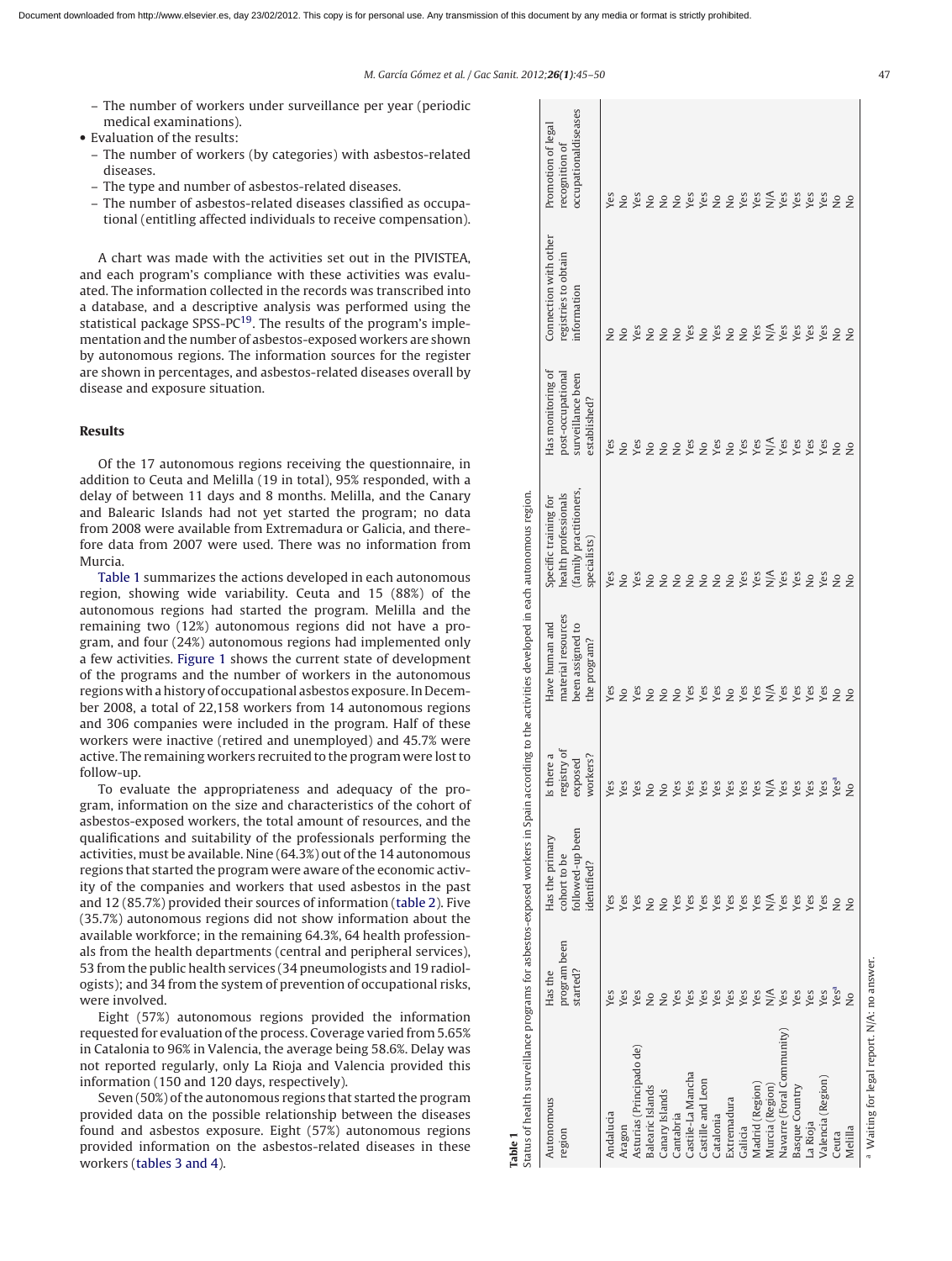<span id="page-3-0"></span>48 M. García Gómez et al. / Gac Sanit. 2012;**26(1)**:45–50



Figure 1. Status of the health surveillance program and number of asbestos-exposed workers included per autonomous region in Spain 2008.

Finally, other data requested, constituting a basic objective of PIVISTEA, consisted of the number of diseases classified as occupational and entitling affected individuals to compensation. Strikingly, only Asturias and Navarre provided this information: 3.7% and 6%, respectively.

#### **Table 2**

Sources of information for the registry of companies and workers related to asbestos.

| Source                     | Companies (%)  | Workers (%) |
|----------------------------|----------------|-------------|
| <b>RERA</b>                | 61.2           | 67.5        |
| <b>INSHT</b>               | 0.2            | 2.9         |
| Companies                  | 0.6            | 0.3         |
| National Health System     | 11.7           | 0.3         |
| <b>INSS</b>                | 3.2            | 4.1         |
| <b>MATEPSS</b>             | $\overline{4}$ | 4.9         |
| Health and safety services | 11.8           | 6.8         |
| Trade union organizations  | 0.9            | 1.4         |
| Others                     | 6.4            | 11.8        |

Data from Andalucia, Aragon, Asturias, Cantabria, Castile-La Mancha, Castile and Leon, Catalonia, Extremadura, La Rioja, Madrid, Navarre, autonomous region of Valencia.

RERA: Enterprises with Asbestos Risk Registry.

INSHT: National Institute for Safety and Hygiene at Work.

INSS: National Institute of Social Security.

MATEPSS: Social Security Insurance Companies for Occupational Injuries and Diseases.

Others: compensation claims, trial evidence, coworkers, relatives.

#### **Table 3**

Asbestos-related diseases diagnosed in 2008.

## **Discussion**

One limitation of this study lies in the validity of the data, which was provided by the autonomous regions themselves; obtaining some of the information was difficult, due to the lack of staff specifically dedicated to the program. Although the questionnaires were not always fully completed, and gathering them took 8 months, the collaboration of the autonomous regions was generally satisfactory, allowing important data to be obtained for this study.

As seen in the results of our analysis, although health surveillance of asbestos-exposed workers who had ceased to work in the risk activity –whether because of retirement, change of company or any other reason– has been regulated in Spain since 1993, not only in occupational areas but also in health areas<sup>18</sup>, and the PIVISTEA was approved by the National Commission of Public Health (plenary assembly of December 12, 2002), the National Commission of Occupational Safety and Health (plenary assembly of January 29, 2003) and the Interterritorial Council of the National Health System (plenary assembly of its Executive Committee of February 26, 2003), some autonomous regions had not yet introduced this program. In addition, those that had done so were performing only a few of the basic activities recommended. Many of the questionnaire sections were left blank, showing the precariousness of post-occupational surveillance of the health of these workers in Spain.

| Asbestosis                                       | Pleural<br>plaques       | Pleural<br>effusion      | COPD                     | Pleural<br>mesothelioma  | Peritoneal<br>mesothelioma | Lung<br>cancer           | Laryngeal<br>cancer      | Other<br>cancers         |    |
|--------------------------------------------------|--------------------------|--------------------------|--------------------------|--------------------------|----------------------------|--------------------------|--------------------------|--------------------------|----|
| <b>Exposed</b>                                   |                          | $\overline{\phantom{0}}$ |                          | $\overline{\phantom{a}}$ |                            |                          |                          |                          |    |
| Post-exposed                                     | 50                       | 102                      |                          | 21                       | 9                          | $\mathbf{3}$             | 6                        |                          | C. |
| Working                                          | $\overline{\phantom{0}}$ | 11                       | $\overline{\phantom{a}}$ | ำ                        | $\overline{\phantom{0}}$   |                          | $\overline{\phantom{a}}$ | $\overline{\phantom{0}}$ |    |
| Not working                                      | 50                       | 91                       |                          | 19                       | 9                          |                          | 6                        |                          |    |
| Retired                                          | 35                       | 53                       |                          | 14                       | 4                          |                          | 4                        |                          | 4  |
| Unemployed                                       | <sup>1</sup>             | 5                        | $\overline{\phantom{a}}$ | $\overline{2}$           | $\sim$                     | $\overline{\phantom{0}}$ | $\overline{\phantom{a}}$ | $\overline{\phantom{a}}$ |    |
| Unknown                                          | 13                       | 33                       | $\overline{\phantom{a}}$ |                          | 5                          | $\overline{\phantom{0}}$ |                          | $\overline{\phantom{0}}$ |    |
| <b>Unknown</b>                                   |                          | 57                       |                          | $\overline{\phantom{a}}$ |                            |                          |                          | $\overline{\phantom{0}}$ |    |
| <b>Total</b>                                     | 54                       | 159                      | 3                        | 21                       | 10                         | 3                        | 6                        |                          | 6  |
| Recognized as occupational diseases <sup>a</sup> |                          | $\overline{\phantom{0}}$ | $\overline{\phantom{0}}$ |                          |                            |                          |                          |                          |    |

COPD: chronic obstructive pulmonar disease.

Data from Andalucia, Asturias, Castile-La Mancha, Castile and Leon, Catalonia, Madrid, Navarre, autonomous region of Valencia.

<sup>a</sup> Data from Asturias and Navarre.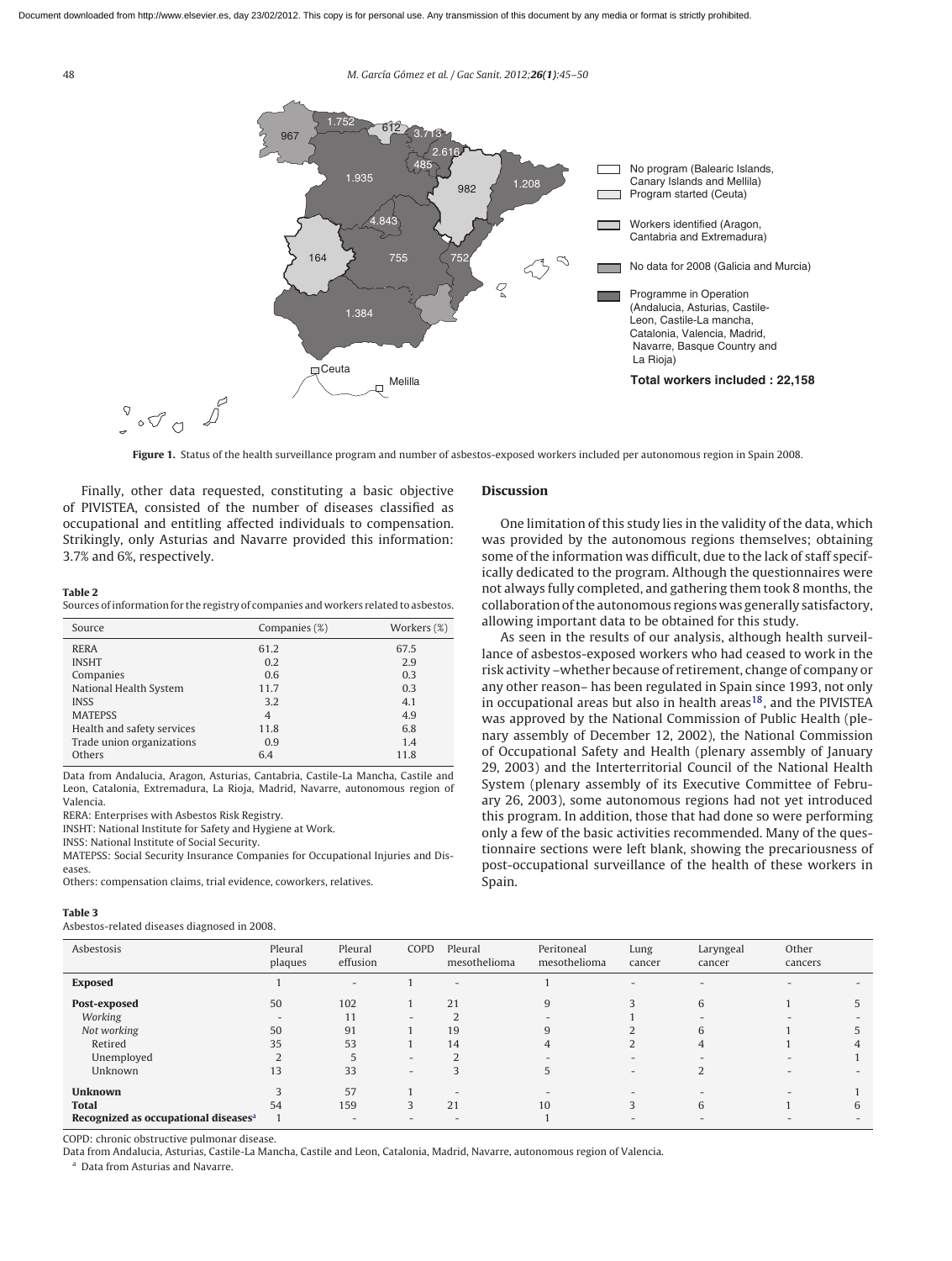#### M. García Gómez et al. / Gac Sanit. 2012;**26(1)**:45–50 49

## **Table 4**

Asbestos-related diseases diagnosed from 2004 to 2008.

|                                                  | Asbestosis | Pleural<br>plaques | Pleural<br>effusion      | COPD | Pleural<br>mesothelioma  | Peritoneal<br>mesothelioma | Lung<br>cancer           | Laryngeal<br>cancer      | Other<br>cancers |
|--------------------------------------------------|------------|--------------------|--------------------------|------|--------------------------|----------------------------|--------------------------|--------------------------|------------------|
| <b>Exposed</b>                                   | 160        | 2                  |                          | $-$  |                          | $\overline{\phantom{0}}$   | $\overline{\phantom{0}}$ |                          |                  |
| Post-exposed                                     | 240        | 406                | 5                        | 127  | 26                       | 9                          | 36                       |                          |                  |
| Working                                          | 48         | 43                 | $\overline{\phantom{a}}$ | 19   | 14                       | $\overline{\phantom{0}}$   | 13                       |                          |                  |
| Not working                                      | 192        | 363                | 5                        | 108  | 12                       |                            | 23                       |                          |                  |
| Retired                                          | 85         | 190                | 5                        | 27   | 10                       |                            | 6                        | $\overline{\phantom{0}}$ |                  |
| Unemployed                                       | 6          | 5                  | $\overline{\phantom{a}}$ |      |                          |                            |                          | -                        |                  |
| Unknown                                          | 101        | 134                | $\overline{\phantom{a}}$ | 78   |                          |                            | 17                       | -                        |                  |
| <b>Unknown</b>                                   |            | 15                 |                          |      |                          |                            | 12                       | $\mathbf{\Omega}$        | 30               |
| <b>Total</b>                                     | 405        | 423                |                          | 127  | 31                       | q                          | 48                       |                          | 37               |
| Recognized as occupational diseases <sup>a</sup> | 6          |                    | $-$                      |      | $\overline{\phantom{a}}$ |                            |                          |                          |                  |

COPD: chronic obstructive pulmonar disease.

Data from Andalucia, Asturias, Castile-La Mancha, Castile and Leon, Catalonia, Madrid, Navarre, autonomous region of Valencia

<sup>a</sup> Data from Asturias and Navarre.

Unfortunately, no similar articles have been found in the literature to compare these results with those in other countries. As previously stated, there are mesothelioma surveillance programs in several European countries, but there are no health surveillance programs for workers previously exposed to asbestos similar to the Spanish program.

A high percentage of the questionnaires (35.7%) provided no data about the staff available. The remaining autonomous regions that did provide this information clearly showed that the number of available staff was insufficient to perform the activities that should be included in any post-occupational health surveillance program. The development of a post-occupational health surveillance program requires strenuous efforts to coordinate the distinct administrative areas. These programs also involve both primary care and specialized health professionals from the public health system, as well as staff from the occupational risk prevention services from both companies and the public structures of the autonomous communities, all of which poses difficulties for putting such programs into practice. Assigning more personnel to the program would allow professionals working in the national health system to increase identification of occupational exposures that could be the cause of some of the diseases seen in their practice.

There were wide variations in the coverage achieved among the autonomous regions initiating the program, and only two regions were close to 100% coverage. An important question is whether most of the asbestos-exposed workers have been identified, or whether current cohorts will be enlarged in the future, which would imply changes in the global population under surveillance and in the coverage indicator. The total population that would benefit from the program would also increase. For example, in Madrid a search of different sources for the identification, location and inclusion of workers in the cohort allowed the initial list of 918 exposed individuals to be increased to the current 4,843[20, a](#page-5-0)nd in Navarre, an active search identified 1,694 out of the 3,713 persons comprising the cohort $21$ .

One of the main aims of the national program is to encourage the medical-legal recognition of asbestos-related diseases. However, as described above, only two autonomous regions were aware of this information. This finding draws attention, first of all, to the need to urgently improve collaboration and coordination between the national health and social security systems to facilitate information exchange, recognition and compensation for these diseases to workers. Secondly, the low number of diseases classified as occupational (6% in Navarre and 3.7% in Asturias) might be caused by various factors. Firstly, the diseases might currently affect retired workers, without coverage for professional compensation, as these individuals are no longer working and would therefore not be included in the Registry of Occupational Diseases. If these persons are receiving any social security benefits (retirement, disability, widowhood, orphanhood) resulting from occupational

disease, the statistics on the type of disease that led to these benefits are unknown[22. S](#page-5-0)econdly, these diseases may be considered as common, leading to their under-recognition as occupational. This consideration is crucial as, according to some authors, 83% of occupational diseases are not included in the official registry $^{23}$ . Two facts illustrate underreporting in the case of asbestos: in 2001, 29 cases of asbestosis were reported in Spain as occupational diseases, while during the same year 210 people diagnosed with asbestosis were treated at Spanish hospitals<sup>11</sup>. A study performed in the Basque Country, which studied mortality and the incidence of occupational sentinel events in 1987 in the population aged over 24 years and examined several sources found that only two out of the eight pleural mesothelioma that appeared in the cancer registry had been studied in the disability assessment medical units, and none declared as occupational disease $24$ . Importantly, pleural mesothelioma, as well as asbestosis, are both occupational sentinel events inherent to the workplace and are highly unlikely to appear without occupational exposure.

To sum up, the situation in Spain regarding the health surveillance of workers previously exposed to asbestos and medical-legal recognition of diseases caused by exposure at work are not yet adequate. Despite being a right and a duty established by law, some autonomous regions do not monitor programs and most of those that have been started are poorly developed. To improve this situation, the national coordination structure should be reinforced, and each autonomous region should mobilize resources to initiate and/or develop regional programs.

One of the objectives of the PIVISTEA program, which was based on broad consensus, is to guarantee uniform specific medical health surveillance for workers. This goal is not being achieved, leading to inter-regional inequalities among the workers involved. Major differences were found among the autonomous regions and consequently a qualitative study is urgently required to identify the obstacles to the implementation and development of the programs, as well as possible improvement strategies.

Because of the lack of information and dispersion of people exposed to asbestos at work in the past, evaluation requires configuration of an active surveillance system for mesothelioma and asbestosis. Such a system would allow cases to be located and the cohort of exposed workers to be reconstructed. Active identification of asbestos-related diseases requires other procedures (memory and/or records of other colleagues), examination of health records (hospital discharge records, cancer registries, work disability system, mortality statistics) and especially the involvement and coordination of health professionals and the resources described in this article.

Programs such as the PIVISTEA provide an opportunity for collaboration between the occupational risk prevention system and the national health system and can also be used as an example and guideline for similar programs in the future focusing on other